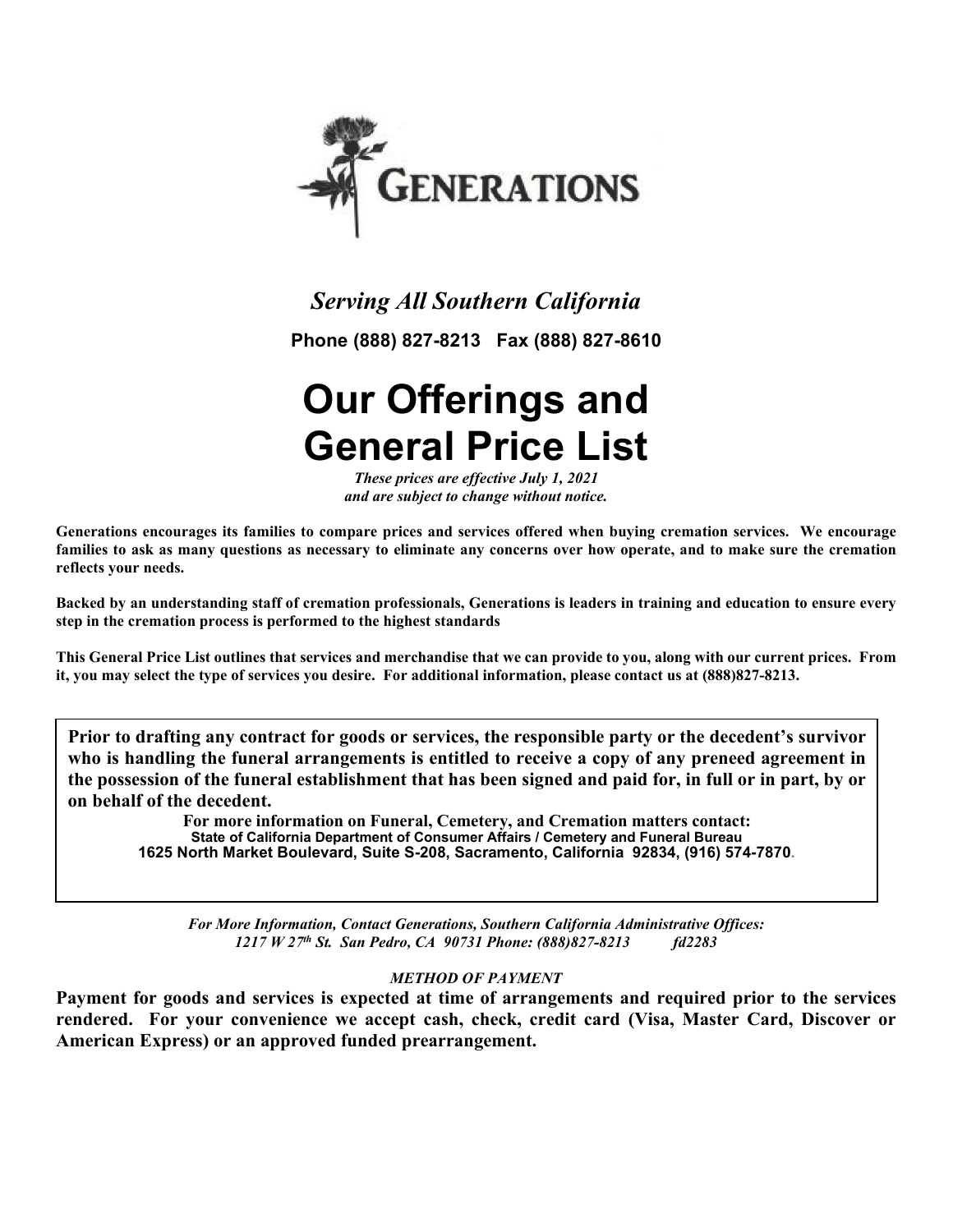

# **What To Expect**

### **At Generations we:**

- **Have trained, knowledgeable and courteous associates to guide you through the process**
- **Adhere to industry standards and guidelines for identification**
- **Only cremate one person at a time**
- **Only cremate human remains in our licensed crematories**
- **Only use climate-controlled sheltering facilities**
- **Only use company-trained and certified crematory operators supervised by a staff of California Licensed Crematory Managers**
- **Are licensed and inspected by the California Department of Consumer Affairs-Cemetery and Funeral Bureau**
- **Allow public inspection of our facilities**
- **Are backed by more than 50 years of experience in the funeral and cremation industry**
- **Are family owned and operated, not answering to a board of directors or stockholders looking for higher sales and profits**
- **Are not a society or membership based organization, you do not need to pay extra to obtain our low prices**
- **We provide a** *100% Service Guarantee***. If we ever fail to live up to expectations, we'll make things right or refund that portion of the service**

### **Our affordable cremation option –**

## **Simple Basic Cremation Option \$680.00**

- **Initial transferring of the body to Generations**
- **Caring for the body prior to cremation**
- **Preparing the death certificate and permits**
- **Coordination with the local medical examiner/coroner**
- **Administrative assistance for communication with the responsible parties**
- **A cremation container made of approved materials, in which the body is placed for cremation**
- **The cremation itself in a Generations crematory**
- **Basic Plastic Urn or as selected**
- **Provisions for pickup of the cremated remains by an authorized person at our affiliated arrangement offices**
- **Cremation will take place within ten (ten) days of receiving a California Disposition Permit**
- **California cremation permit**

**(Standard cremation is based on deceased being under 250 pounds and having NO battery-operated devices implanted)**

| <b>Hospice Discount on Either Option</b>                                              | \$50 |
|---------------------------------------------------------------------------------------|------|
| <b>Veteran Discount on Either Option</b><br>(limited to one discount per arrangement) | \$50 |
|                                                                                       |      |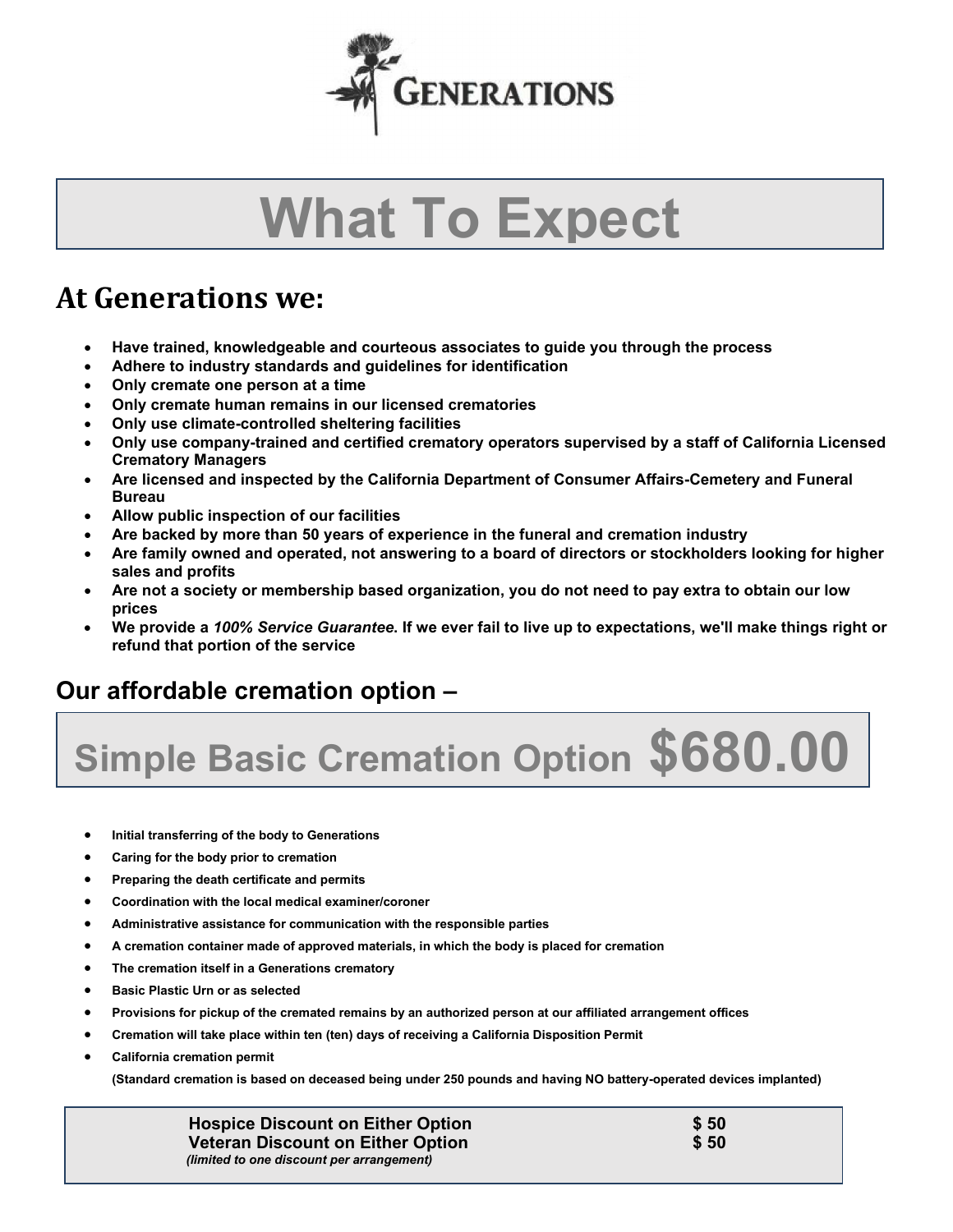### **Miscellaneous Charges**

| Witness Cremation (6 Persons, 15 Minutes, Minimal Preparation at Crematory, Witness Cremation Container Placed In Chamber)                                                                                                                                                                                                                                                                                                                                                                                                                                                       |                                                             |                                                                                                                                                                                                                       |                                                     | \$550.00<br>\$600.00<br>\$200.00 |
|----------------------------------------------------------------------------------------------------------------------------------------------------------------------------------------------------------------------------------------------------------------------------------------------------------------------------------------------------------------------------------------------------------------------------------------------------------------------------------------------------------------------------------------------------------------------------------|-------------------------------------------------------------|-----------------------------------------------------------------------------------------------------------------------------------------------------------------------------------------------------------------------|-----------------------------------------------------|----------------------------------|
| Riverside County (Coachella Valley)<br>Riverside County (Temecula Murrieta)<br>San Bernardino County (Yucca Valley 29 Palms)<br>San Bernardino County (Victorville Hesperia)<br>Los Angeles County (LA Metro)<br>San Diego County (North of 8 Fwy)<br>Ventura County                                                                                                                                                                                                                                                                                                             | \$.00<br>\$.00<br>\$.00<br>\$.00<br>\$.00<br>\$.00<br>\$.00 | Riverside County (Riverside Metro)<br>Riverside County (Hemet Sun City)<br>San Bernardino County (San Bernardino Metro)<br>Orange County<br>Los Angeles County (Antelope Valley)<br>San Diego County (South of 8 Fwy) | \$.00<br>\$.00<br>\$.00<br>\$.00<br>\$.00<br>\$ .00 |                                  |
| Removal of Implanted Devices, containing batteries such as pacemakers and pain pumps<br>Cremation Surcharge (Due to limitations and restrictions on the cremation chamber, along with weight limitations placed by the<br>South Coast Air Quality Management District (AQMD), the following <b>additional</b> cremation fees apply)<br>$\cdot$ 251 lbs. to 275 lbs.  \$ 350.00<br>$\cdot$ 401 lbs. to 425 lbs.  \$ 800.00<br>$\cdot$ 276 lbs. to 300 lbs.  \$425.00<br>$-426$ lbs. to 450 lbs.  \$ 875.00<br>•301 lbs. to 325 lbs.  \$ 500.00<br>•451 lbs. to 475 lbs.  \$950.00 |                                                             |                                                                                                                                                                                                                       |                                                     | \$200.00<br>\$280.00             |
| •326 lbs. to 350 lbs.  \$ 575.00<br>•351 lbs. to 375 lbs.  \$ 650.00<br>$\cdot$ 376 lbs. to 400 lbs.  \$725.00<br>Please consult with your arrangement associate regarding crematory fees over 550 lbs.                                                                                                                                                                                                                                                                                                                                                                          |                                                             | •476 lbs. to 500 lbs.  \$1025.00<br>•501 lbs. to 525 lbs.  \$1100.00<br>•526 lbs. to 550 lbs.  \$1175.00                                                                                                              |                                                     | \$24.00                          |
| This fee is charged by the local registrar per copy.<br>This fee is charged by the local registrar when a death certificate is filed.                                                                                                                                                                                                                                                                                                                                                                                                                                            |                                                             |                                                                                                                                                                                                                       | $\mathbb{S}^-$                                      | \$12.00<br>8.50                  |
| This fee is charged by the Department of Consumer Affairs for each cremation that takes place.<br>Based on activity of the coroner's office if deceased is in the Coroner's care following death.                                                                                                                                                                                                                                                                                                                                                                                |                                                             |                                                                                                                                                                                                                       |                                                     |                                  |

### **Merchandise Charges**

**Casket selection range:** *(A complete price list will be provided at the funeral home)* Alternative Container Selection Range From \$ 75.00 to \$ 75.00

**Urn selection range** (A complete price list will be provided at the funeral home) From \$4,060.00 to \$ 45.00

**Disclaimer of Warranty:** The only warranty of the casket or any merchandise sold in connection with this service is the express written warranty, if any, granted by the manufacturer. THIS FUNERAL HOME MAKES NO WARRANTY, EXPRESS OR IMPLIED, INCLUDING AN IMPLIED WARRANTY OF MERCHANT-ABILITY AND AN IMPLIED WARRANTY OF FITNESS FOR A PARTICULAR PURPOSE, WITH RESPECT TO THE CASKET AND/OR OUTER BURIAL CONTAINER.

## **Disposition Charges**

| Delivery of Cremated Remains in Los Angeles, Riverside, San Bernardino, Orange, San Diego Counties \$ 195.00                                    |  |
|-------------------------------------------------------------------------------------------------------------------------------------------------|--|
|                                                                                                                                                 |  |
| (Federal Law requires that cremated remains be shipped through the U.S. Postal Service, tracked with restricted delivery to domestic locations) |  |
|                                                                                                                                                 |  |
|                                                                                                                                                 |  |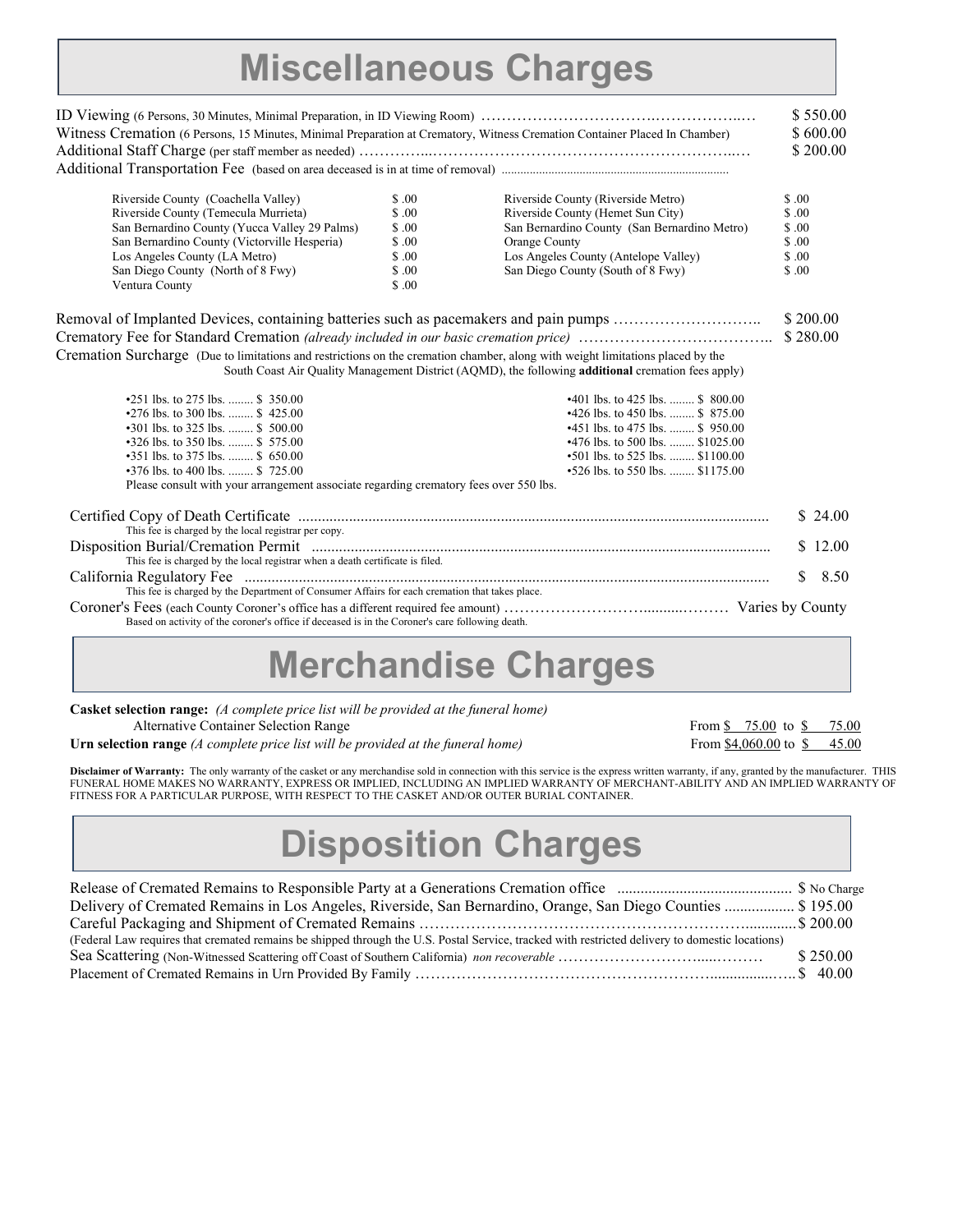## Itemized Arrangements<br> **Itemixed Arrangements In compliance with the Federal Trade Commission we**

offer the following breakdown of our individual fees.

*The goods and services shown below are those we can provide to our customers. You may choose only the items you desire. However, any funeral arrangements you select will include a charge for our basic services and overhead. If legal or other requirements mean you must buy any items you did not specifically ask for, we will explain the reason in writing on the statement we provide describing the funeral goods and services you selected.*

*This list does not include prices for certain items that you may ask us to buy for you, such as cemetery or crematory services, flowers and newspaper notices. The prices for those items will be shown on your bill or the statement describing the funeral goods and services you selected. Certain funeral services may be provided off-premises by other funeral service providers.*

### *Professional Services*

#### **Basic Professional Services of Funeral Director and Staff**  $\frac{1}{2}$  **8 755.00**

This is the basic charge to each family we serve for our professional expertise in assisting them. It includes, but is not limited to, a proportionate share of the taxes, licenses, utilities and business expenses necessary to serve the public in a professional manner. Also included in this charge is the consultation with the family, clerical and administrative services, preparation and filing of necessary permits, consultation with the clergy, cemetery, crematory or common carrier, planning the funeral, and placement of obituary notices. There will be an additional charge for the direction and supervision of each service requested or required. *This fee for our basic services and overhead will be added to the total cost of the funeral arrangements you select. (This fee is already included in our charges for direct cremations)* Refile Disposition Permit (plus actual cost of the permit fee) **\$ 50.00 \$ 50.00** 

| Refrigeration                                                                                                                              | 500.00 |
|--------------------------------------------------------------------------------------------------------------------------------------------|--------|
| If embalming is declined and the final disposition of the deceased is not completed within 24 hours of the time of death, refrigeration is |        |
| required by California State regulation, Title 16 Sec. 1223(b). Note: Our initial refrigeration fee includes 5 consecutive days. Beginning |        |
| on the $6th$ day, the Funeral Home will charge \$100 for each additional day of refrigeration.                                             |        |
| <b>Refile Disposition Permit</b> (plus actual permit fee)                                                                                  | 125.00 |

### *Automotive Fleet / Vehicle and Transportation fees*

#### **Automotive Fleet and Vehicles**

*All automotive equipment prices based on the areas served by our local office in addition to our additional transportation rate chart. Additional distances outside of our normal area will be charged \$3.00 per mile.* Transfer of deceased to funeral home **6 6 and 195.00 \$ 495.00 \$ 495.00** Extra person for removal (per person) **\$ 100.00** Transfer of deceased from mortuary to autopsy location, return to mortuary **\$ 440.00** Utility Vehicle (For procurement of Local, State, and Foreign documents, Delivery of Cremated Remains or Flower Transportation) **\$ 325.00**

#### *Minimum Care Services* **Direct Cremation**

*Cremation Options available from* **\$ 1590.00 to \$ 1590.00**

Our charge for Direct Cremations (without ceremony) includes: Basic Services of Funeral Director and Staff, Transfer of deceased from place of death to Funeral Home, Refrigeration, Transportation to Crematory, and Cremation Fee. Our Direct Cremation charges are based on the deceased being under 250 lbs.

*If you want to arrange a direct cremation, you can use an alternative container. Alternative containers encase the body and can be made of materials like fiberboard or composition materials (with or without covering). The containers we provide are fiberboard.*

Direct Cremation with container provided by the purchaser *Container must meet applicable state and crematory requirements.* **\$ 1590.00** Direct Cremation with alternative container purchased from our funeral home *Price includes our minimum alternative container.* **\$ 1590.00**